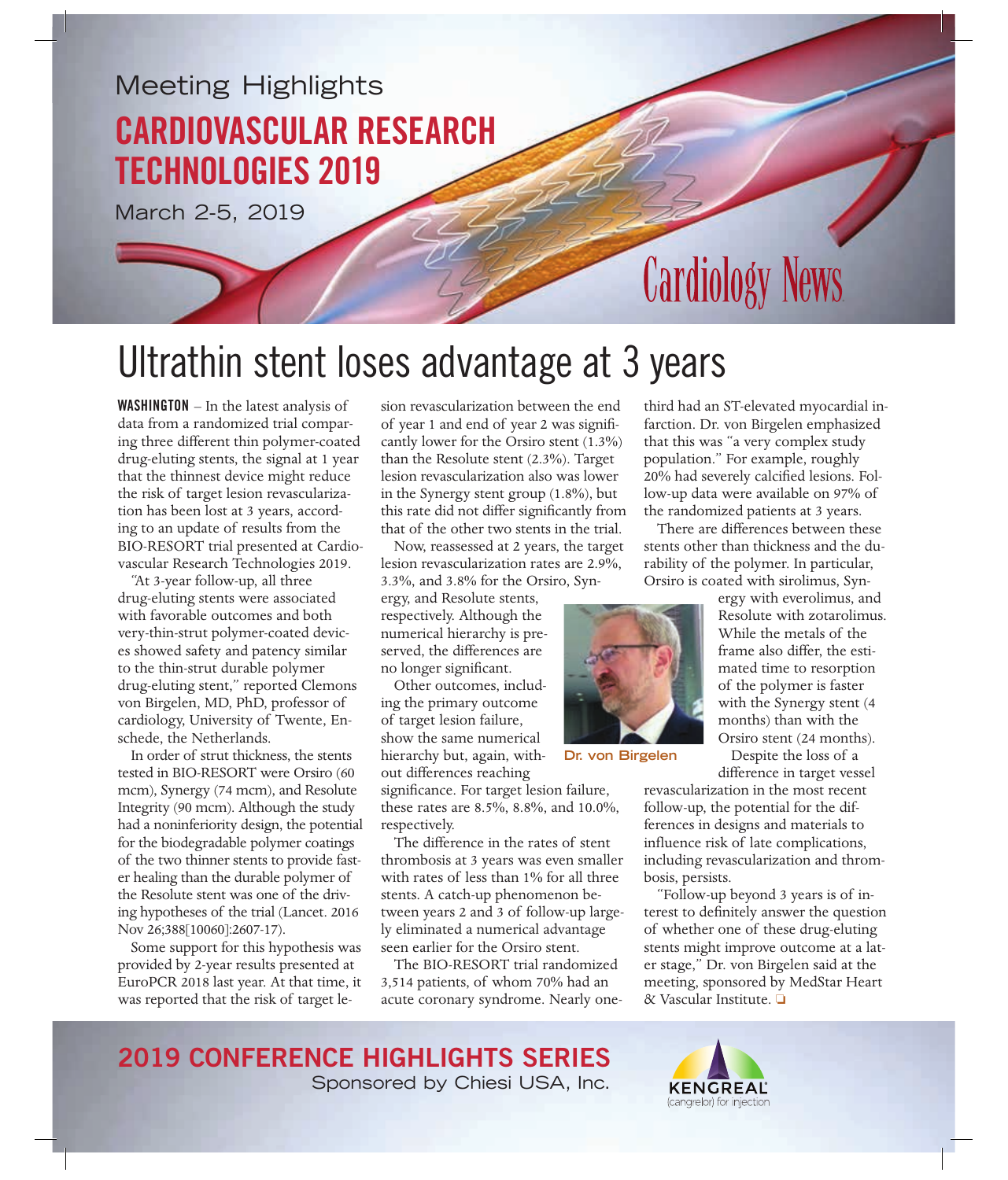#### **TRANSCATHETER AORTIC VALVE REPLACEMENT**

# Adjunctive devices for TAVR boost outcomes

WASHINGTON – One transcatheter device designed to prevent left ventricular outflow tract (LVOT) obstruction relevant to transcatheter mitral valve replacement (TMVR) and another designed to prevent coronary obstruction relevant to transcatheter aortic valve replacement (TAVR) performed well in feasibility studies, according to data presented in two separate late-breaking clinical trial sessions at the Cardiovascular Research Technologies 2019.

#### **LVOT obstruction prevention**

"The 30-day survival in subjects with an increased risk of LVOT obstruction was significantly better than that previously reported in registries," said Jaffar M. Khan, BM BCh, of the National Heart, Lung, and Blood Institute, who addressed results with the LAMPOON device prior to TMVR.

LAMPOON is an acronym for intentional Laceration of the Anterior Mitral valve leaflet to Prevent LVOT ObstructioN. Introduced percutaneously and guided to the valve with wires, the device was designed to tear existing mitral valve leaflets to prevent them from causing life-threatening LVOT obstruction. It is used immediately prior to TMVR in patients at risk for this complication.

In a feasibility study, delivery, deployment, and retrieval of the device was achieved in all 30 patients. On the basis of the primary endpoint of LVOT gradients of less than 50 mm Hg and no emergency surgery, the procedural success was 73%. The 30-day survival was 93%.

Citing data from registries, Dr. Khan said that the expected survival in TMVR patients with LVOT obstruction caused by a native mitral valve leaflet has been less than 40%. With few existing options to prevent this complication, none of which are reliable, LAMPOON is poised to permit patients who are poor candidates or are contraindicated for TMVR to undergo this treatment, Dr. Khan said at the meeting, sponsored by MedStar Heart & Vascular Institute.

"LAMPOON is feasible in all anatomies and calcium patterns," said Dr. Khan, who noted that gradients of less than 30 mm Hg were achieved in 29 of the 30 patients. Although

Dr. Khan acknowledged that this study was small and uncontrolled, and he further cautioned that current strategies for predicting mitral valve leaflet LVOT obstruction are "imprecise," he believes larger studies of LAMPOON are warranted based on these results.

#### **Coronary artery obstruction prevention**

Dr. Khan also presented data on the BASILICA device from a second feasibility study. The device is employed immediately prior to TAVR in order to prevent large aortic valve leaflets – whether native or from an existing bioprosthetic valve – from producing coronary obstruction. BASILICA is an acronym for Bioprosthetic Aortic Scallop Intentional Laceration to prevent Iatrogenic Coronary Artery obstruction.

This device also is introduced percutaneously and uses radiofrequency ablation to split leaflets that are considered to pose a risk for coronary obstruction. Even though Dr. Khan acknowledged that there also is a lack of precision for predicting which TAVR candidates require an intervention to prevent coronary obstruction, he cited mortality rates exceeding 40% when this complication occurs.

In the feasibility study, 30 patients, of whom 80% were female, were enrolled. In half of the cases, the target for BASILICA was a native valve. The remainder were treated for risk of coronary obstruction posed by a bioprosthetic valve. Multiple comorbidities, including a high proportion with prior stroke, made those selected for enrollment poor candidates for surgery.

The BASILICA intervention was successful in 28 of the 30 participants and in 35 of the 37 leaflets treated. At 30 days, there was one death and one disabling stroke. The overall success rate of the procedure was 93%, according to Dr. Khan.

"One hundred percent of patients were discharged from the cath lab without coronary obstruction despite the high baseline risk," Dr. Khan said. Again, larger studies are needed to validate the safety and efficacy of this approach, but Dr. Khan believes the outcomes in this study warrant expanded clinical studies.  $\square$ 



Editor Catherine Hackett Reporter Ted Bosworth Art Director Bonnie Becker National Account Manager Valerie Bednarz Publisher Mark Branca

Copyright © 2019 Frontline Medical Communications. All rights reserved.

No part of this publication may be reproduced or transmitted in any form, by any means, without prior written permission of the Publisher. Frontline Medical Communications will not assume responsibility for damages, loss, or claims of any kind arising from or related to the information contained in this publication, including any claims related to the products, drugs, or services mentioned herein.



This supplement is sponsored by Chiesi USA, Inc.

Cover photograph by enot-poloskun/Getty Images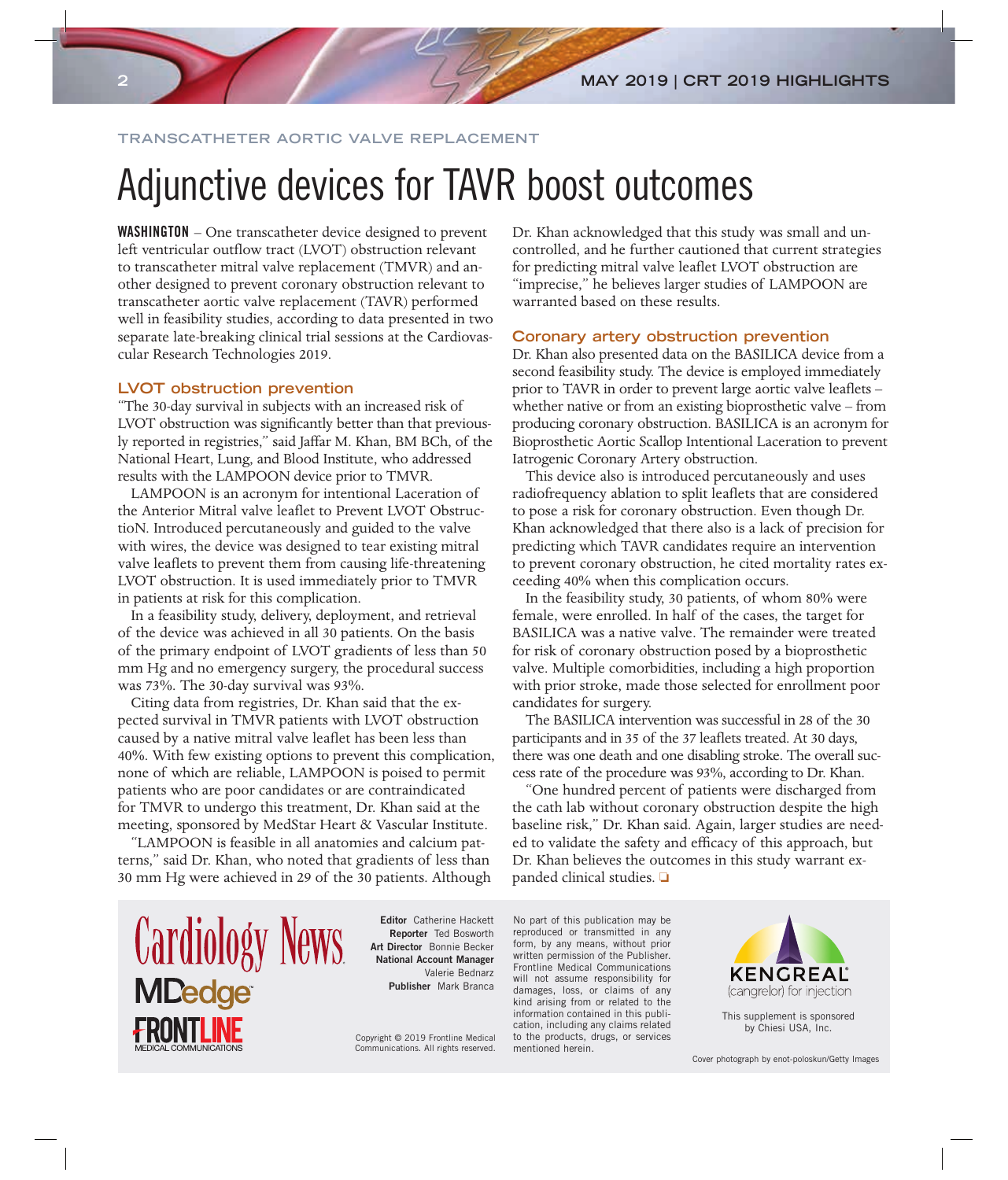#### **ACUTE CORONARY SYNDROMES**

## MI alert device shows predictive value

WASHINGTON – Although an implantable device for detecting myocardial infarction missed the primary composite outcome endpoint in a controlled trial, a extended analysis associated the device with a higher positive predictive value

and a lower false-positive rate when compared with sham control, according to data presented at Cardiovascular Research Technologies 2019.

"Among high-risk patients, this system may be beneficial in the identification of both symptomatic and asymptomatic coronary events," report-**Dr. Gibson**ed C. Michael Gibson, MD,

chief of clinical research in the cardiology division at Beth Israel Deaconess Hospital, Boston.

The implantable device (AngelMed Guardian System), which received Food and Drug Administration approval last year, is designed to identify MI through detection of ST-segment elevations in the absence of an elevated heart rate. When the system detects an event during continuous monitoring, it sends a signal designed to tell the patient to seek medical care.

The multicenter ALERTS (AngelMed for Early Recognition and Treatment of STEMI) trial that tested this device was negative for primary composite endpoint of cardiac or unexplained death, new Q-wave MI, or

> presentation at the emergency department more than 2 hours after symptom onset (J Am Coll Cardiol. 2019 Feb 25. pii: S0735-1097[19]30237-2). In that trial, 907 patients were fitted with the device and then randomized to having the device switched on or left off.

At 7 days, a primary endpoint was reached by 3.8% of those in the deviceon group versus 4.9% of those in the device-off group, a nonsignificant difference.

Nonetheless, there were promising results. For example, in patients who did have an occlusive event, those in the device-on group had better preserved left ventricular function, a result consistent with earlier presentation in the ED and earlier treatment. In fact, 85% of patients with an MI in the

device-on group presented to a hospital within 2 hours, compared with just 5% of those in the device-off control group during the initial study period.

Because patients in both groups continue to wear the device, including those in the device-off group who had their devices activated after 6 months, there are now 3 more years of follow-up data.

"So we started the clock over with a new statistical analysis plan and new endpoints," Dr. Gibson explained at the meeting, sponsored by MedStar Heart & Vascular Institute.

There were numerous encouraging findings. One was that 42 silent MIs were detected over the extended follow-up. Another was that the annualized false-positive rate was lower in those with an activated device (0.164/ year) when compared to the original device-off group (0.678/year; *P* < .001). Lastly, the positive predictive value of an alarm during the extended follow-up was higher than that of symptoms alone in the original deviceoff group (25.8% vs. 18.2%).

Dr. Gibson has financial relationships with many companies, including Angel Medical Systems.  $\square$ 

### Readmissions high post STEMI with cardiogenic shock

WASHINGTON – Of patients with ST-elevation MI (STEMI) complicated by cardiogenic shock, 13% are readmitted within 30 days and remain in hospital for a mean 6 days, according to presentation at Cardiovascular Research Technologies 2019.

"About one in four of the readmissions was for heart failure," reported Karan Sud, MD, a cardiology resident at the Mount Sinai St. Luke's West Hospital, New York.

Despite gains in acute survival among STEMI patients in cardiogenic shock, little attention has been paid to the risk of readmissions, according to Dr. Sud. According to data collected from the National Readmissions Database for 2010-2014, these rates are high enough to deserve attention, he said.

In the years studied, there were 94,991 patients with



STEMI and cardiogenic shock captured in the database, of whom 43,205 survived and were followed for readmission. Of the 5,503 readmissions within 30 days, 12% were considered unplanned; about 25% were for heart failure.

The predictors of readmission included female sex, age older than 75 years, average length of stay

longer than 10 days, and more than three comorbidities, such as diabetes or chronic kidney disease, Dr. Sud said at the meeting, sponsored by MedStar Heart & Vascular Institute.

He reports no potential financial conflicts of interest.  $\Box$